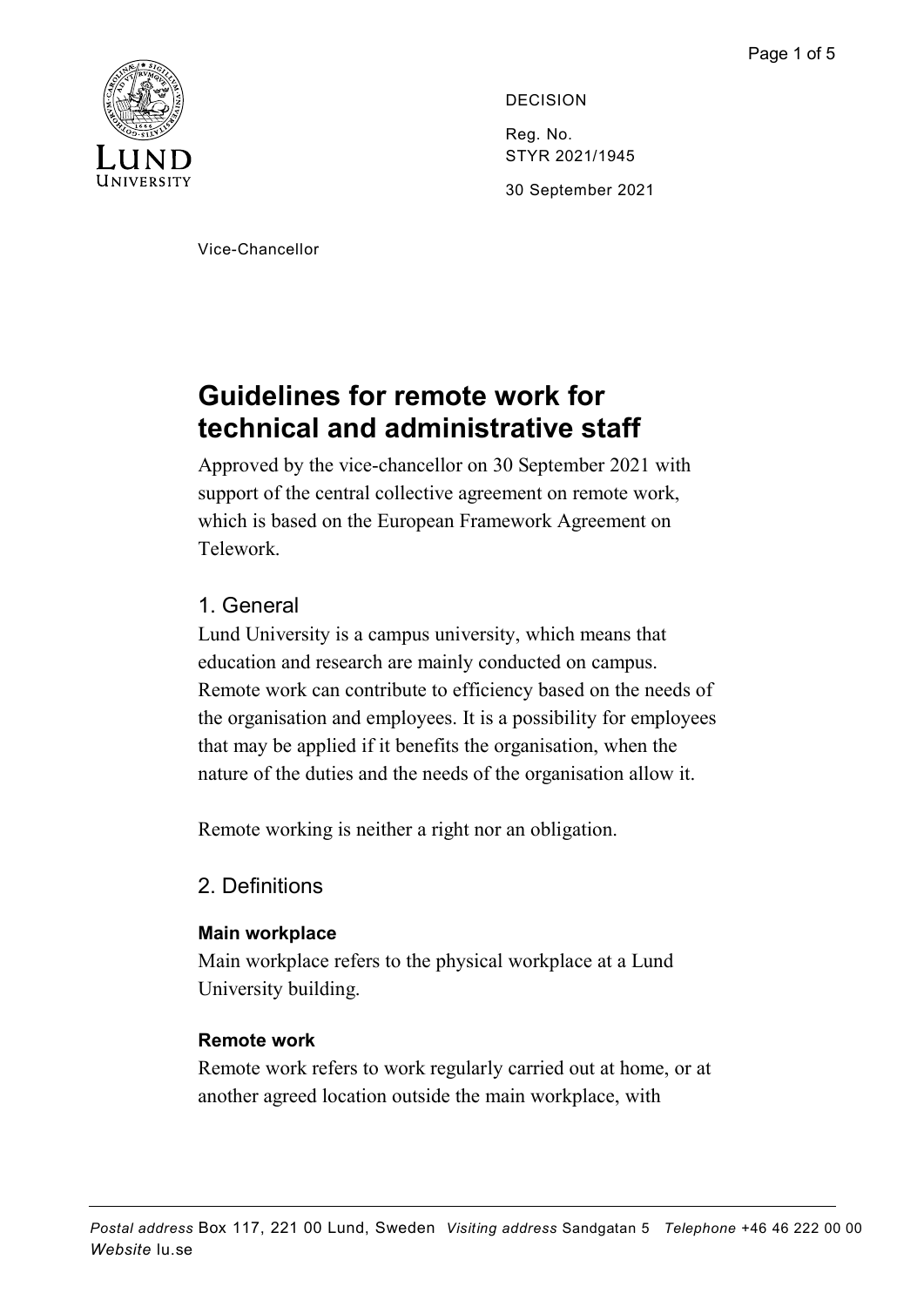satisfactory insurance cover, one or more days per week, within Sweden's borders. Remote work requires a written agreement.<sup>[1](#page-1-0)</sup>

#### **Temporary workplace**

Work at a temporary workplace refers to the possibility for employees at Lund University to temporarily work at a location other than the main workplace, if the nature of the duties and the needs of the organisation allow it. Temporary workplace is taken to mean the home, or other agreed location, with satisfactory insurance cover.

Oral consent from the line manager is a precondition for a temporary workplace.

#### 3. Application and delimitation

These guidelines apply to employees at Lund University with the exception of those employees included in the current working hours agreement for teaching staff or the local manager agreement.

Temporary work at another location (temporary workplace) and business trips are not covered by sections 4–14 of these guidelines.

#### 4. Scope

 $\overline{a}$ 

The employee is to be present at the main workplace to the extent required by the organisation and duties. Remote work is to be conducted based on the needs of the organisation. The main rule is that remote work is to account for no more than 40% of working hours. If there is a need for a greater scope, this is handled according to a specific delegation procedure.

<span id="page-1-0"></span><sup>&</sup>lt;sup>1</sup> According to the current template "Remote work agreement".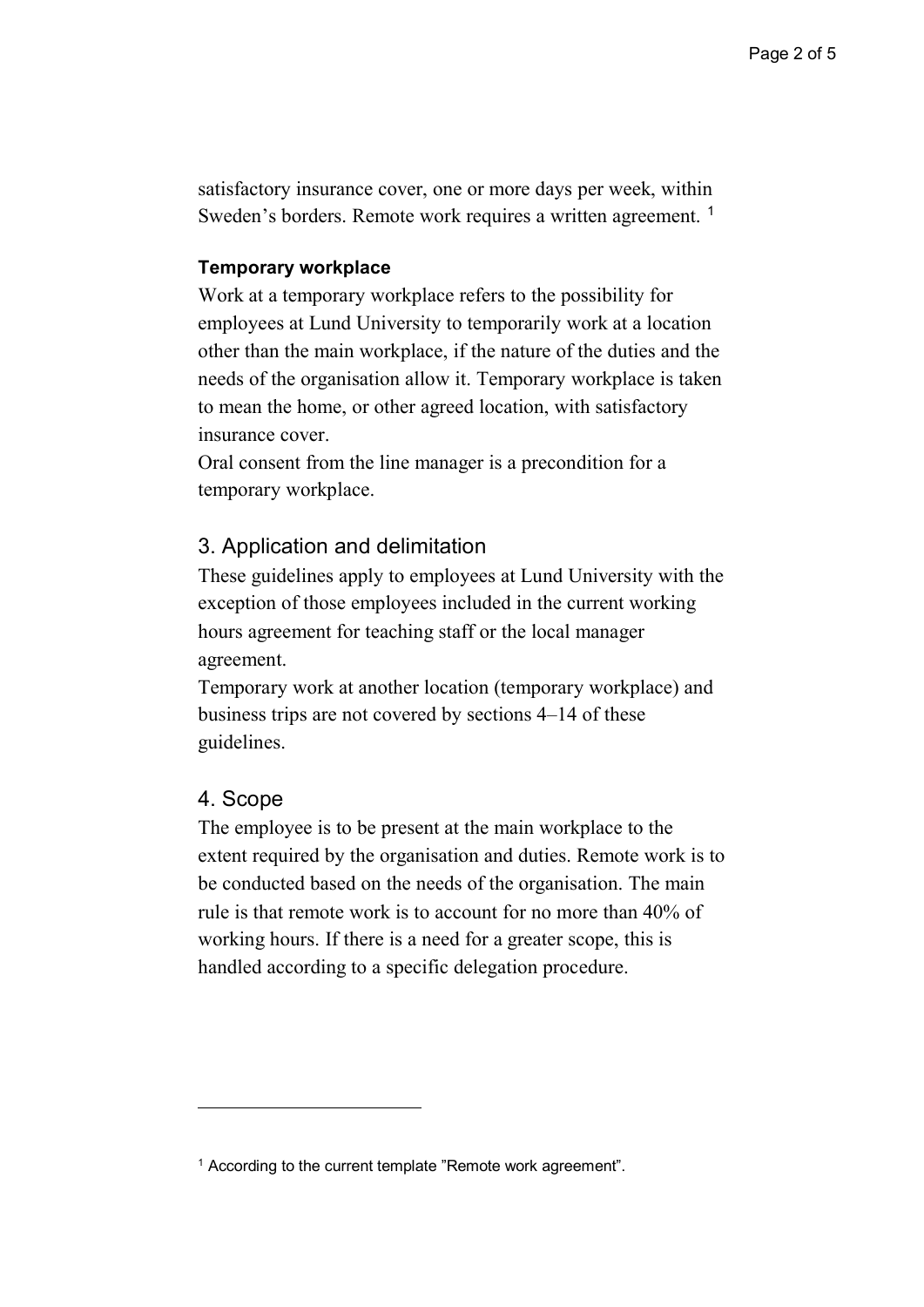## 5. Delegation

Special agreements on remote work may be made by the line manager. Agreements on remote work comprising more than 40% of working hours are made by the line manager's superior.

## 6. Duties

The employer and the employee are to jointly define the duties that are appropriate for remote work and reach an agreement about how the work is to be reported and followed up. The employer ultimately decides which duties can be carried out remotely, based on the organisation's needs. Duties that entail specific risks are not to be carried out remotely.

## 7. Working hours and accessibility

Working hours are regulated according to the current flexitime agreement.

Regarding remote work, regardless of where the duties are carried out, the employee is to be accessible during working hours by answering the phone, communicating via email, participating in digital meetings and by otherwise contributing to the facilitation of contacts between colleagues and stakeholders.

## 8. Equipment and costs

The employer is responsible for technical support and insurance relating to work equipment as well as for damage or loss of equipment and other property belonging to the employer. However, the employer does not pay for any extra costs that arise as a result of remote work.

This means, for example, that the employer pays for customary costs regarding a business telephone, but not associated costs such as electricity, broadband or wear and tear.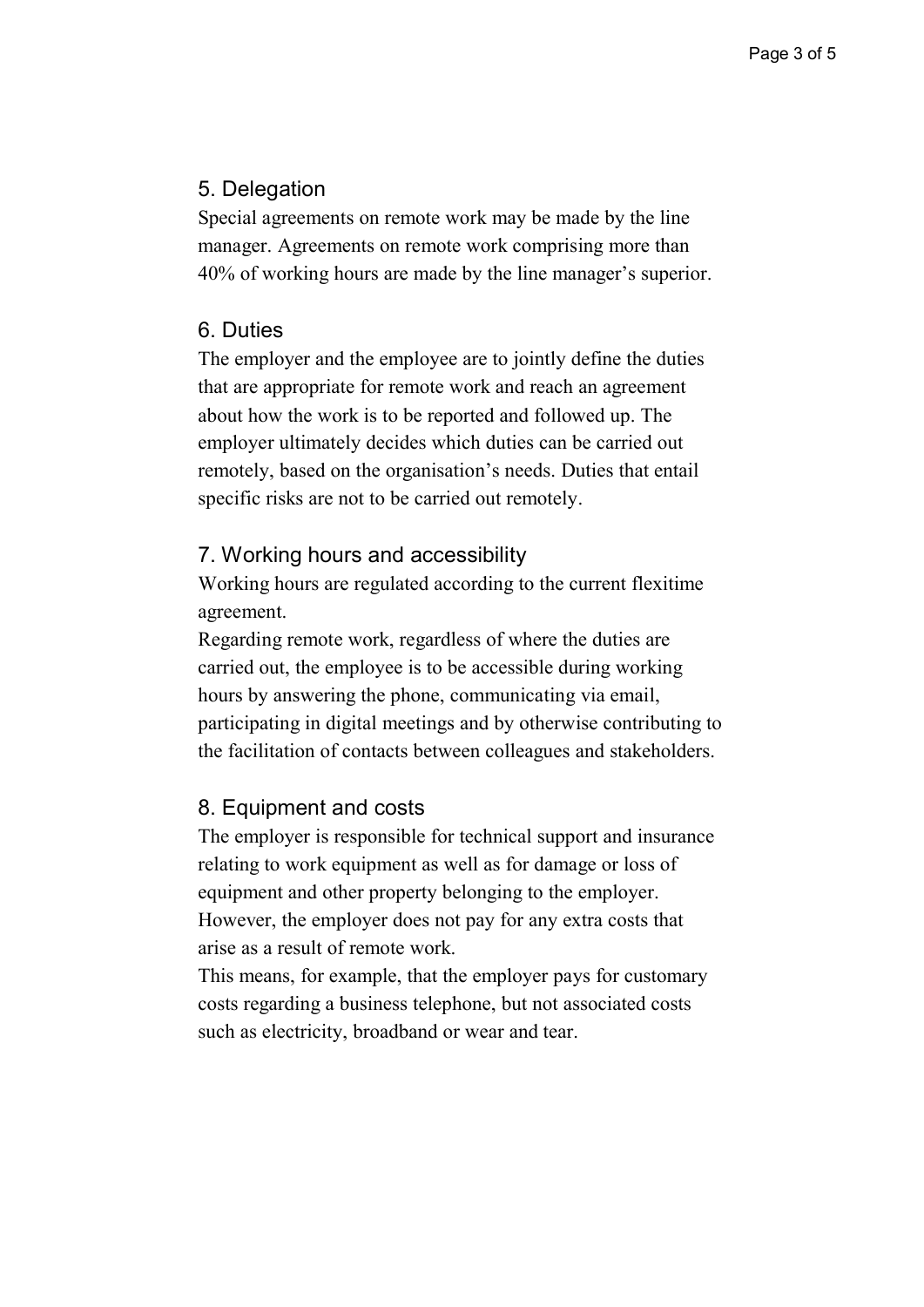#### 9. Work environment

Remote work sets special requirements on both the manager and employee in order to fulfil responsibilities for the work environment.

The manager is responsible for the work environment relating to the remote workplace according to current work environment legislation and work environment regulations. In order for the employer to fulfil the responsibilities, the employee must share information about the work situation and participate in its management.

The employee is responsible for ensuring the remote workplace is functional, in both physical and psychosocial terms. The remote workplace must also be ergonomic. The design is to be in accordance with the current rules and regulations.

#### 10. Access

If a special reason has arisen, the manager and health and safety organisation are to be granted access to the remote workplace in order to check the design of the workplace in more detail.

#### 11. Insurance

The manager and the employee are jointly responsible for ensuring adequate insurance cover is in place for remote work. The employer is responsible for ensuring the employee is insured against occupational injury. The employer's responsibility for insuring equipment is covered in point 8. The employee is responsible for ensuring adequate home insurance is in place.

#### 12. Security and confidentiality

In remote work, only the tools and communication channels provided by the employer are to be used. A VPN connection is always to be used. The computer is to be protected and it must be ensured that sensitive information is not accessible to outsiders.